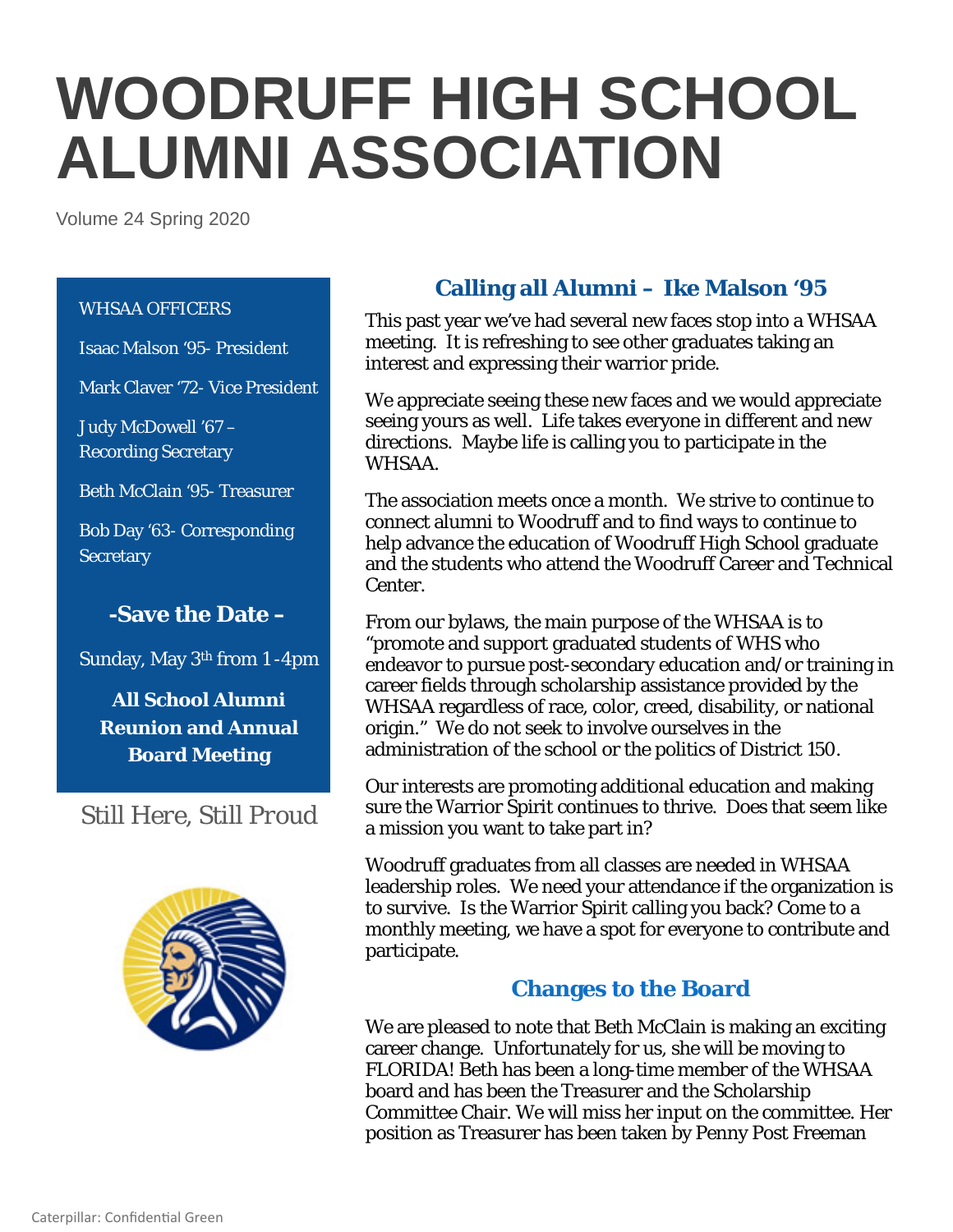and her spot on the Scholarship Committee has been awarded to Shirley Snyder Jackson. These position changes were approved by the vote of the board members.

Best of luck to Beth as she follows her career and thanks to Penny and Shirley for accepting the new positions on the WHSAA board.

#### **WEBSITE AND DATABASE – RICH CLINCH '63**

Don't let WHSAA lose contact with you. Every class member has received at least one email from WHSAA this year. If you haven't received an email from us, we don't have a valid email address for you. All addresses are kept private. Send your Email Address To[: Woodruffalums@gmail.com](mailto:Woodruffalums@gmail.com)

# **A WORD ABOUT DUES – BETH MCCLAIN '95**

The finances of the WHSAA are split into two categories. The categories are the **Scholarship** account which includes investments providing annual income supplemented with donations by members, and the **Operating Funds** obtained through annual membership dues. The Scholarship account pays for educational expenses. These funds are restricted by 501 (c) 3 tax rules. Operating Funds are used to keep the WHSAA organization functioning. The annual newsletter represents the largest operating expense, but there are additional associated with maintaining our website and mailing services. Seed money is also needed to prepay for items like the catering for the spring banquet or branding artifacts. The online dues

payment procedures that we once had through Alumni Research in Florida were lost when that company went bankrupt. Since then we have relied on receiving dues via traditional mailings to our post office box. Not surprisingly, dues collections have dropped and the outlook for our Operating Funds continues to diminish. *Treasurer, Beth McClain*, *has plotted our financial trajectory and projects that with steady expenses but diminishing dues income, our Operating Funds will be gone in about five years. While the situation is not critical, we would like to reverse that trend.* We are a small, volunteer organization and do not send out dues notices to those who pay the \$15 annual fee. If it has been over a year since you submitted your dues, please consider mailing \$15 to: **Woodruff High School Alumni Association, PO Box 10625, Peoria, IL 61612.**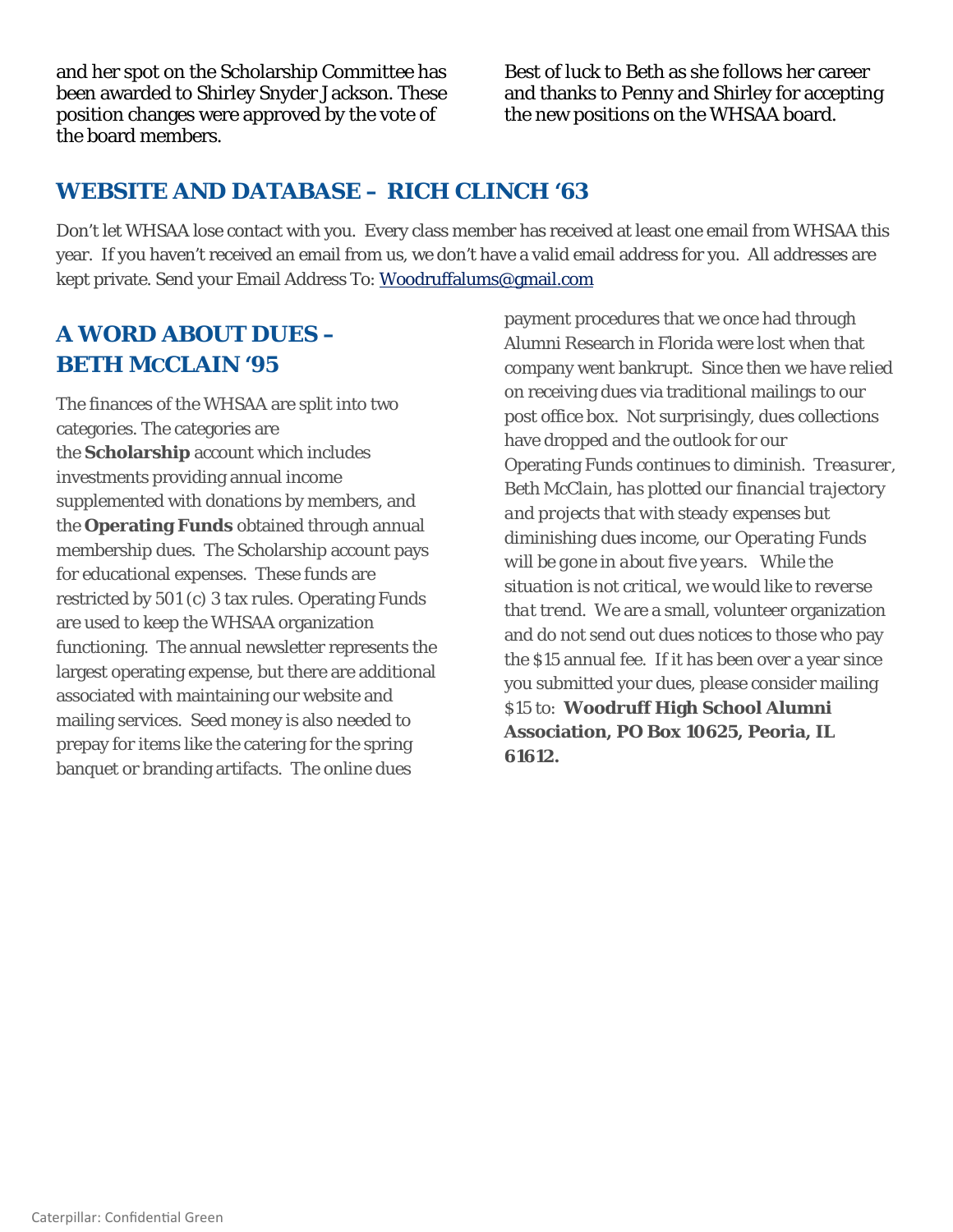# **WHSAA SCHOLARSHIPS**

# **IN 2019 WHSAA AWARDED \$17,000 IN SCHOLARSHIPS AND GRANTS**

Looking to expand your education through training? Are you looking to get your Associates, Bachelors, Masters? Maybe even a Ph.D.? Don't forget WHSAA wants to support you.

Scholarships forms available online at [www.peoriawoodruffalumni.com](http://www.peoriawoodruffalumni.com/)

Return forms to WHSAA, PO Box 10625, Peoria, IL 61612 or [Woodruffalums@gmail.com](mailto:Woodruffalums@gmail.com)

#### **2019 WHS Alumni Awardees**

Kim Knollenberg – Methodist College

Sierra Jackson – Methodist College

Kashena Cook – ICC

#### **2019 WCTC Awardees**

Paige Harper -ICC

Kaydem Shaw – ICC

Michael Hertz – University of Missouri

Jazmin Nichols – ICC

Janyitena McKinnis – ICC

Danasha' James – ICC

Thalia Moreno – ICC

Anisa Patterson – ICC

Ward Taylor - ICC

MONEY COLLECTED FROM ANNUAL DUES SUPPORTS THE AWARDING AND PAYMENT OF THE VOCATIONAL GRANT PROGRAM. YOUR DUES HELP THESE YOUNG STUDENTS GET THEIR CAREERS OFF TO A GOOD START!

# **WHSAA VOCATIONAL GRANT PROGRAM**

In 2020 the WHSAA plans to award up to six WCTC students \$250 vocational specific assistance grants as these students move into the workforce or further training at ICC. A representative of WHSAA will meet with the grant recipient at a vocational supply store to assist in the purchase of clothing, safety shoes, tools, etc. Current year high school graduates who take classes at Woodruff Career and Technical Center are recommended for these grants by the educational staff of WCTC.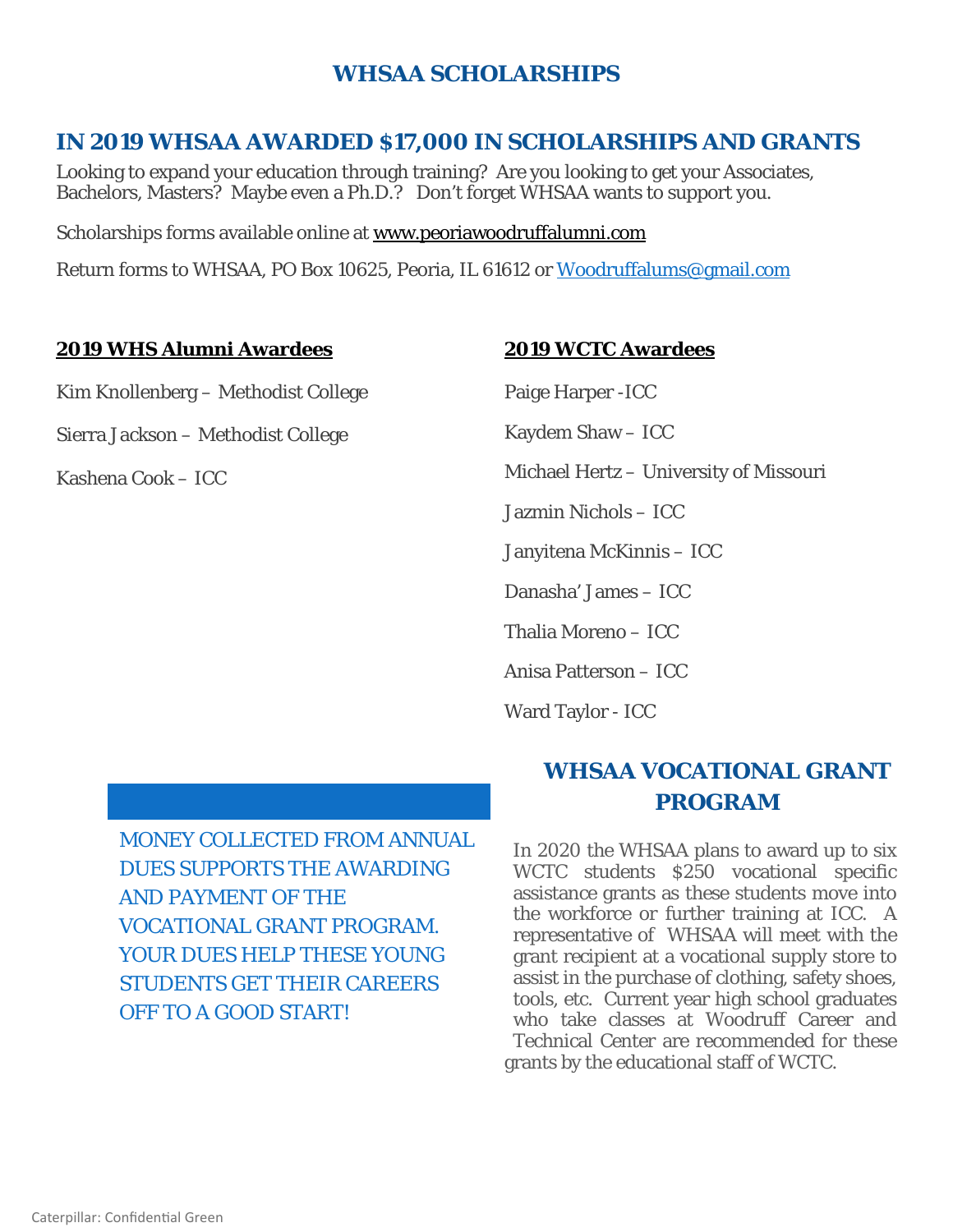#### **DISTINGUISHED ALUMNI 2019**



Ray Picl Sr. was the 2019 WHSAA Distinguished Alumni for 2019. Ray is a 1947 WHS grad, 1951 Bradley grad, and a Korean War veteran. Ray spent 28 years as mayor of Peoria Heights and served in numerous community associations and activities. Congratulations Ray.

# **DISTINGUISHED ALUMNI 2020 NOMINATIONS**

Distinguished alumni nomination for 2020 are due 31 March 2020. All nominations remain on file for three years and will receive consideration each year they are on file. Please send your nominations to Ike Malson at WHSAA, PO Box 10625, Peoria, IL 61612 or [Woodruffalums@gmail.com](mailto:Woodruffalums@gmail.com)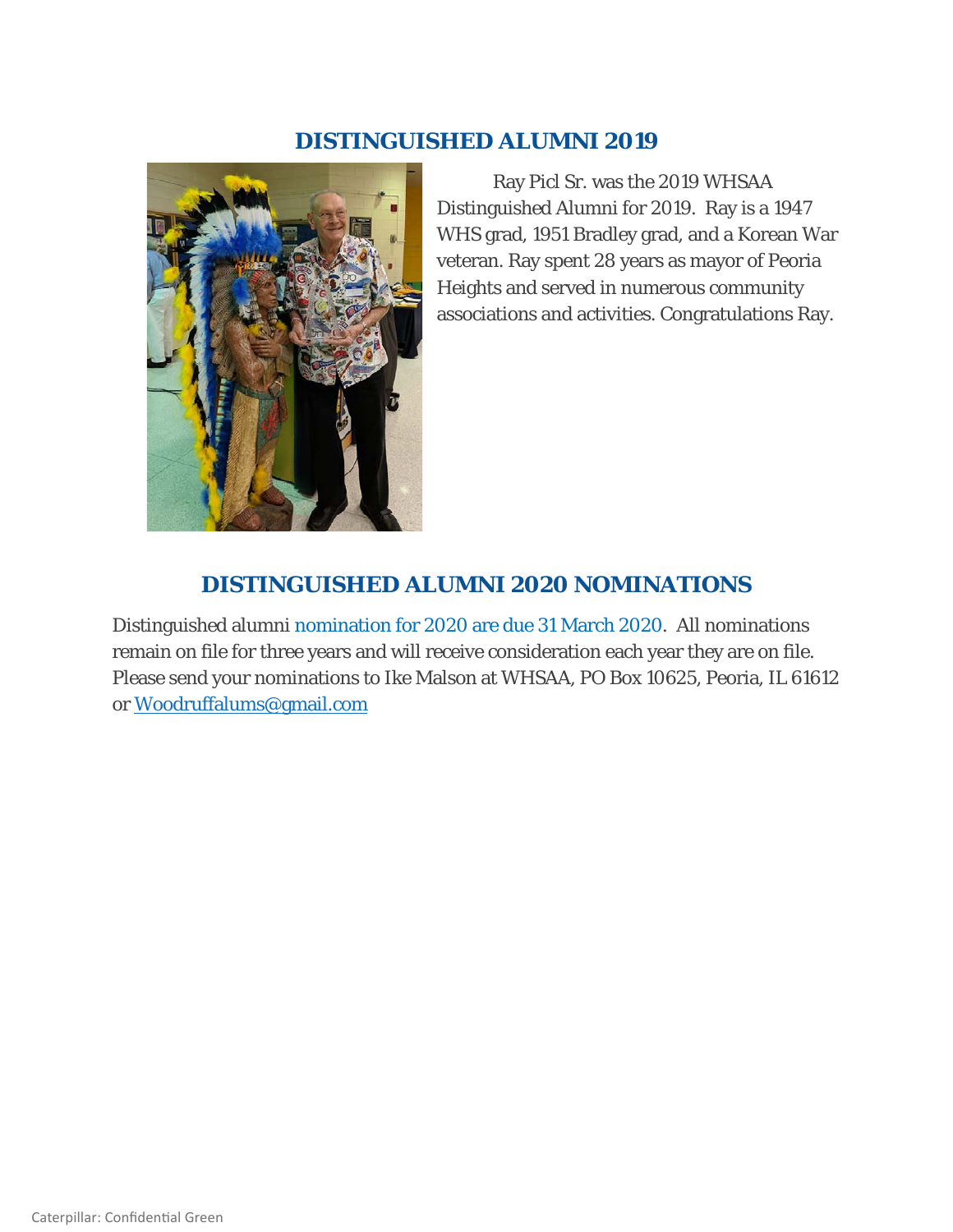# **ALL SCHOOL ALUMNI REUNION & MEETING–CARLOTTA BAHL SCHAIDLE '66**

# **Can you believe it's been 10 years since Woodruff High School closed it's doors?**

All alumni from Woodruff High School are invited to an All School Alumni Reunion from 1 to 4 p.m. May 3 in the Woodruff commons at Woodruff Career and Technical Center. Those attending may look through yearbooks, school memorabilia and tour the school. There is

THE WHSAA ANNUAL MEETING WILL KICK OFF OUR **MAY 3TH** REUNION AT THE **WHS COMMONS**. PLEASE EMAIL. [SCHAIDLECARLOTTA@YAHOO.COM](mailto:Schaidlecarlotta@yahoo.com)  BY APRIL 26TH

no charge to attend; donations will be accepted. Refreshments will be provided. Please RSVP by emailing schaidlecarlotta@yahoo.com by April 26th.

# **50TH REUNION FOR CLASS OF 1970 – RAY LEES '70**

Lenny Livengood, President of the esteemed Class of 1970 is collaborating with his equally esteemed Peoria based classmates, 1970 Student Council President, David Bailey, and me to lay the groundwork for our 50th Class Reunion planned for some time in September 2020. Dates, times and places have yet to be nailed down. Selfishly, I would vote for earlier in September rather than later because of the pending birth of his fourth grandchild in mid-month and a family wedding the last weekend.

1970 Student Council Vice President, Linda Wallin Commander, is our team's West Coast, Rocky Mountain and Facebook outreach coordinator because she's got a line on many of her pals around the country. Not surprisingly, Lenny, David and I are not Facebook types.

Unfortunately, the Alumni Association has contact info for only 32 of our 200 plus classmates. So, in an attempt to expand

our small network of contacts, I've included Bill Morgan (Santa Rosa, CA) and Debbie Rosson Lalicker (Peoria, IL) in this initial communication outreach to fellow classmates wherever you are.

Please get in touch with any of the folks listed below with contact information or preferences of weekends in September.

Thanks!

Ray

Lenny Livengood - 309.369.8349

David Bailey - davidbailey0526@gmail.com

Ray Lees - raywilliamlees@gmail.com

Linda Wallin Commander lindacommander@comcast.net

Debbie Rosson Lalicker maxdeb8@aol.com

Bill Morgan - wtmorgan@sonic.net